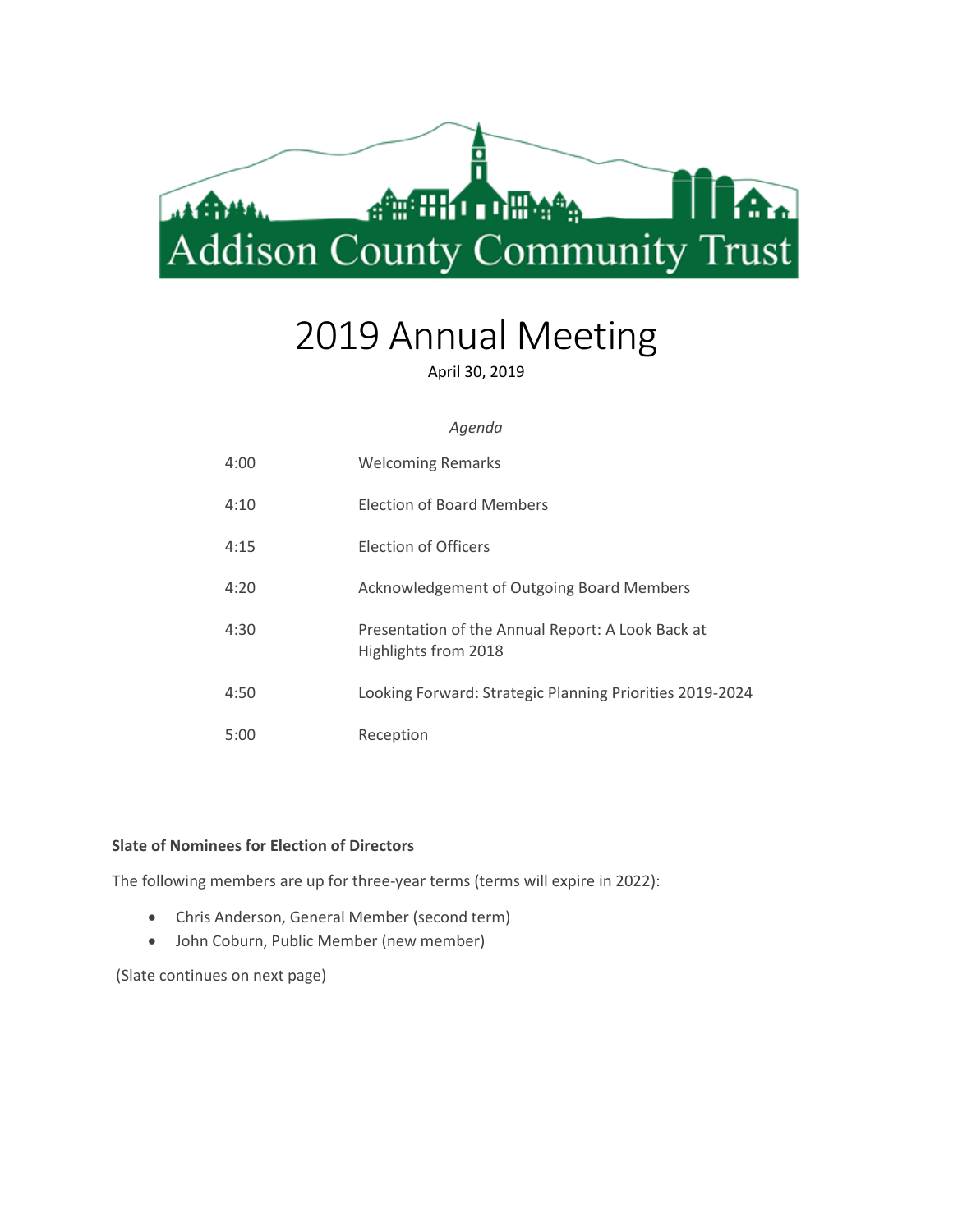Board members currently serving three-year terms include:

| Member                                                                                                                                                                                                  | <b>Current Term Expires</b> |
|---------------------------------------------------------------------------------------------------------------------------------------------------------------------------------------------------------|-----------------------------|
| <b>Ingrid Pixley</b><br><b>Housing Coordinator, CSAC</b><br><b>Public Representative</b>                                                                                                                | 2020                        |
| <b>Monica Sanchez-Webb</b><br><b>ACCT Resident Representative,</b><br><b>Single-Family Program</b>                                                                                                      | 2020                        |
| <b>Robert Coffey</b><br><b>Retired</b><br><b>General Representative</b>                                                                                                                                 | 2020                        |
| <b>Jon Crystal, Vice President</b><br><b>Retired</b><br><b>General Representative</b>                                                                                                                   | 2021                        |
| <b>John Barstow</b><br><b>Director of Development, Vermont</b><br><b>Folklife Center &amp;</b><br><b>Consultant/Proprietor, John</b><br><b>Barstow Associates, LLC</b><br><b>General Representative</b> | 2021                        |
| <b>Bruce Hatcher</b><br><b>ACCT Resident Representative,</b><br>Lazy Brook Mobile Home Park                                                                                                             | 2022                        |

The following members are retiring as of the April Board meeting:

- John Tenny, General Representative
- Keith Grier, Public Representative

## **Slate of Nominees for Election of Officers**

- President: Jon Crystal
- Vice President: John Barstow
- Secretary: Ingrid Pixley
- Treasurer: Bob Coffey